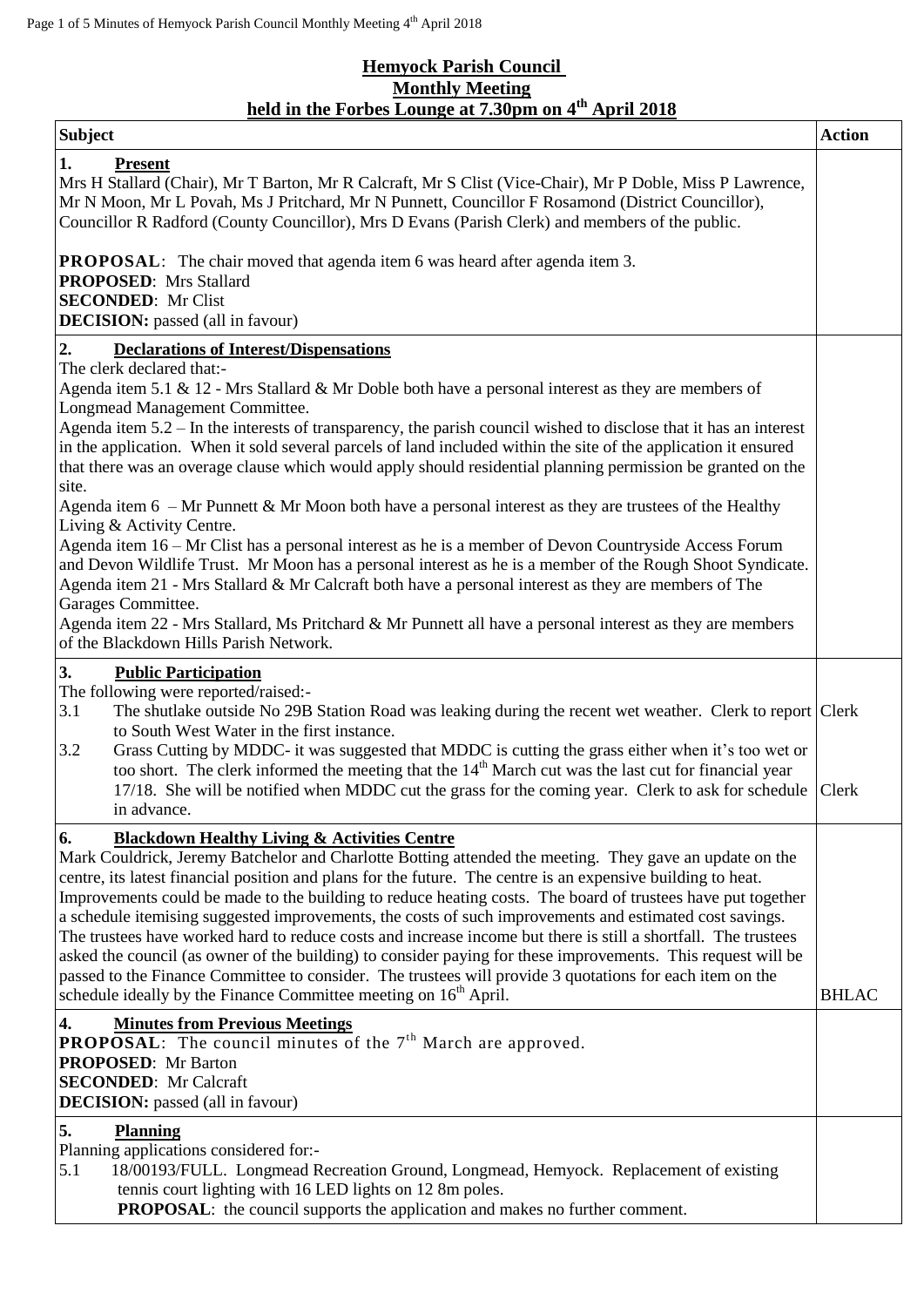|                       | <b>PROPOSED:</b> Miss Lawrence<br><b>SECONDED:</b> Mr Calcraft                                                            |       |
|-----------------------|---------------------------------------------------------------------------------------------------------------------------|-------|
|                       | <b>DECISION</b> : passed (all in favour).                                                                                 |       |
| 5.2                   | 18/00423/FULL. Former Station Yard, Hemyock. Erection of 6 detached dwellings with garages.                               |       |
|                       | <b>PROPOSAL:</b> the council supports the application but makes the comment that it is disappointed                       |       |
|                       | with the lack of smaller and affordable houses, as per the housing needs survey report. It is also                        |       |
|                       | disappointed by the absence of industrial units from the proposed development.                                            |       |
|                       | <b>PROPOSED:</b> Mr Moon<br><b>SECONDED:</b> Mr Doble                                                                     |       |
|                       | <b>DECISION</b> : passed (6 for, 2 against). Miss Lawrence & Mr Clist abstained.                                          |       |
|                       | Mr Povah suggested the application should be rejected due to the absence of smaller houses and                            |       |
|                       | industrial units as he believed that rejecting the application would carry more weight than accepting                     |       |
|                       | it with comments.                                                                                                         |       |
| 5.3                   | 18/00383/HOUSE. Foxholes Farm, Clayhidon. Erection of a two storey side extension and first floor                         |       |
|                       | extension to existing dwelling.                                                                                           |       |
|                       | <b>PROPOSAL:</b> the council supports the application and makes no further comment.                                       |       |
|                       | <b>PROPOSED:</b> Mr Clist                                                                                                 |       |
|                       | <b>SECONDED:</b> Mr Barton<br><b>DECISION</b> : passed (all in favour).                                                   |       |
|                       | Permission granted noted for:-                                                                                            |       |
| 5.4                   | 17/02019/FULL. Land at NGR 311709 112380 Tedburrow, Hemyock. Change of use of land to a                                   |       |
|                       | mixed use of agriculture and equestrian use and the erection of a stable block with feed store and hay                    |       |
|                       | barn.                                                                                                                     |       |
| 5.5                   | 18/00077/HOUSE. The Old Farmhouse, Hemyock. Retention of 2 car ports.                                                     |       |
| 7.                    | <b>Matters Arising</b>                                                                                                    |       |
| 7.1                   | Tennis Club Lease – the clerk has received a response from the tennis club asking for an amendment                        | Clerk |
|                       | to allow vehicular access over the boules area, if needed. This should now enable the lease to                            |       |
|                       | proceed.                                                                                                                  |       |
| 7.2                   | Development behind Conigar Close - Mr Punnett was asked to request an additional 'no site access'                         | NP    |
|                       | sign on the other side of the entrance to Logan Way.                                                                      |       |
| 7.3                   | MDDC Planning, Agricultural-Tied Properties - MDDC has now sent its response which has been<br>circulated.                |       |
| 7.4                   | The bench at entrance to Castle Park has been repaired, many thanks to Mr Calcraft.                                       |       |
| 7.5                   | Floodbridge – warning signs have been ordered.                                                                            |       |
| 7.6                   | Open $Day$ – nothing to report.                                                                                           |       |
| 8.                    | <b>District Council Report</b>                                                                                            |       |
|                       | Councillor Frank Rosamond reported:-                                                                                      |       |
|                       | MDDC has set up a gypsy $\&$ traveller forum. The forum will provide an opportunity to work with the gypsy                |       |
|                       | and traveller community of Mid Devon, to build positive relationships and outcomes. MDDC has instructed                   |       |
|                       | consultants to design a Master Plan for Cullompton Town Centre to help with economic regeneration.                        |       |
|                       | MDDC has instructed consultants to produce a planning document 'Design Guide'.                                            |       |
| 9.                    | <b>County Council Report</b>                                                                                              |       |
|                       | Councillor Radford reported that:-                                                                                        |       |
|                       | He has sent a full report to the clerk to be circulated. Highways will fill the verge at Ruggs Moor Road with             |       |
|                       | planings. It was suggested that unless Highways puts concrete or tarmac over the top of the planings they                 |       |
|                       | will be washed away with the next heavy rain. The last round of TAP Fund (now called Communities                          |       |
|                       | Together) was undersubscribed. If any local club/organisation is interested in receiving funding please see               |       |
|                       | the MDDC website for further information. Applications for the Communities Together Fund will open on<br>$1st$ June 2018. |       |
|                       |                                                                                                                           |       |
| 10.                   | <b>Finance</b>                                                                                                            |       |
| 10.1<br><b>INCOME</b> | Income and expenditure and bank reconciliation                                                                            |       |
| 1.                    | Fine Memorials<br>260.00                                                                                                  |       |
| 2.                    | Interest - HSBC deposit<br>4.03                                                                                           |       |
| 3.                    | 23.82<br>$Interest - Unity deposit$                                                                                       |       |
| 4.                    | Interest – Unity $g/f$<br>0.35                                                                                            |       |
|                       |                                                                                                                           |       |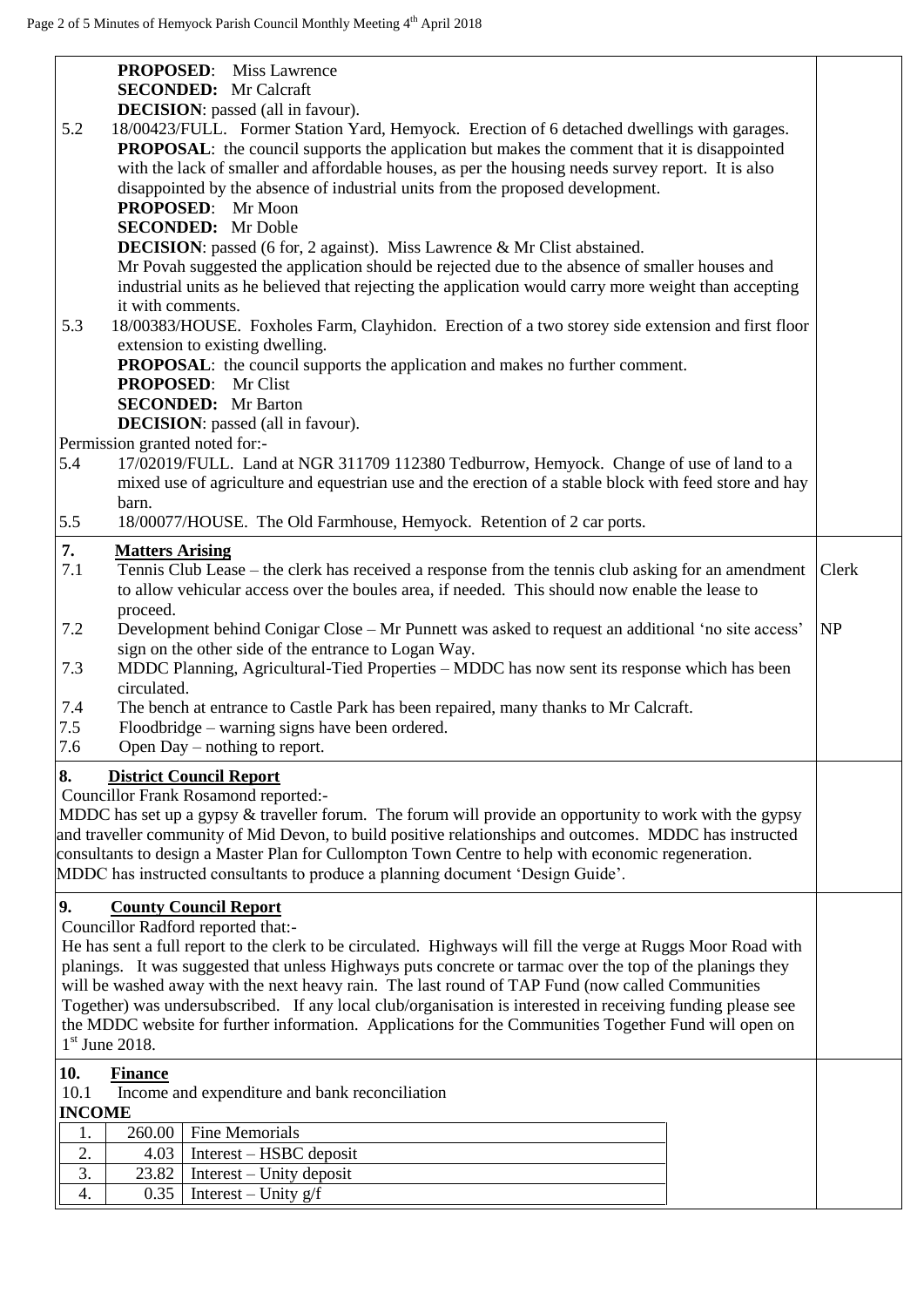| 5.<br>0.95<br>Interest – Unity $p3$                                                                                                                                  |                                                                                                       |                                                                   |  |                                |                                                                                                      |                                                                                                            |       |
|----------------------------------------------------------------------------------------------------------------------------------------------------------------------|-------------------------------------------------------------------------------------------------------|-------------------------------------------------------------------|--|--------------------------------|------------------------------------------------------------------------------------------------------|------------------------------------------------------------------------------------------------------------|-------|
|                                                                                                                                                                      | <b>EXPENDITURE</b>                                                                                    |                                                                   |  |                                |                                                                                                      |                                                                                                            |       |
| 1.                                                                                                                                                                   | 208.80                                                                                                | Perrie Hale                                                       |  | Trees for Shuttleton           |                                                                                                      |                                                                                                            |       |
| 2.                                                                                                                                                                   | 27.45                                                                                                 | Hemyock Parish Hall                                               |  | Room hire                      |                                                                                                      |                                                                                                            |       |
| 3.                                                                                                                                                                   | 20.00                                                                                                 | J Lowe                                                            |  | Expenses for attending meeting |                                                                                                      |                                                                                                            |       |
| 4.                                                                                                                                                                   | 837.89                                                                                                | D Evans                                                           |  | Wages and expenses             |                                                                                                      |                                                                                                            |       |
|                                                                                                                                                                      | 5.<br><b>HMRC</b><br>17.76                                                                            |                                                                   |  | <b>PAYE</b>                    |                                                                                                      |                                                                                                            |       |
| 6.                                                                                                                                                                   | 287.50                                                                                                | I Pike                                                            |  | Village maintenance            |                                                                                                      |                                                                                                            |       |
| 7.                                                                                                                                                                   | 48.00                                                                                                 | <b>DALC</b>                                                       |  | Training                       |                                                                                                      |                                                                                                            |       |
| 8.                                                                                                                                                                   | 18.00                                                                                                 | Unity bank                                                        |  | Bank charge                    |                                                                                                      |                                                                                                            |       |
|                                                                                                                                                                      |                                                                                                       | No 1 has been paid and needs to be ratified                       |  |                                |                                                                                                      |                                                                                                            |       |
|                                                                                                                                                                      | <b>BANK RECONCILIATION</b>                                                                            |                                                                   |  |                                |                                                                                                      |                                                                                                            |       |
|                                                                                                                                                                      | HSBC Community a/c                                                                                    |                                                                   |  | 13,298.23                      |                                                                                                      |                                                                                                            |       |
| <b>HSBC</b> Deposit                                                                                                                                                  |                                                                                                       |                                                                   |  | 75,046.18                      |                                                                                                      |                                                                                                            |       |
|                                                                                                                                                                      | <b>HSBC</b> Griffith/Flay                                                                             |                                                                   |  | 0                              |                                                                                                      |                                                                                                            |       |
| HSBC <sub>P3</sub>                                                                                                                                                   |                                                                                                       |                                                                   |  | 0.04                           |                                                                                                      |                                                                                                            |       |
|                                                                                                                                                                      | <b>HSBC</b> Longmead                                                                                  |                                                                   |  | 1.27                           |                                                                                                      |                                                                                                            |       |
|                                                                                                                                                                      |                                                                                                       |                                                                   |  |                                |                                                                                                      |                                                                                                            |       |
|                                                                                                                                                                      | Unity Trust Bank current                                                                              |                                                                   |  | 1260.60                        |                                                                                                      |                                                                                                            |       |
|                                                                                                                                                                      | Unity Trust Bank deposit                                                                              |                                                                   |  | 40,108.36                      |                                                                                                      |                                                                                                            |       |
|                                                                                                                                                                      | <b>Unity Trust Bank GF</b>                                                                            |                                                                   |  | 705.08                         |                                                                                                      |                                                                                                            |       |
|                                                                                                                                                                      | Unity Trust Bank P3                                                                                   |                                                                   |  | 1699.80                        |                                                                                                      |                                                                                                            |       |
|                                                                                                                                                                      | Nationwide Bond                                                                                       |                                                                   |  | 85,491.74                      |                                                                                                      |                                                                                                            |       |
|                                                                                                                                                                      | <b>United Trust Bank</b>                                                                              |                                                                   |  | 75,000.00                      |                                                                                                      |                                                                                                            |       |
|                                                                                                                                                                      |                                                                                                       |                                                                   |  |                                |                                                                                                      |                                                                                                            |       |
|                                                                                                                                                                      |                                                                                                       |                                                                   |  |                                |                                                                                                      |                                                                                                            |       |
| <b>Total</b>                                                                                                                                                         |                                                                                                       |                                                                   |  | 292,611.30                     |                                                                                                      |                                                                                                            |       |
| <b>PROPOSAL:</b> that the income is agreed and the above cheques/payments are paid/agreed.<br><b>PROPOSED:</b><br><b>Miss Lawrence</b><br><b>SECONDED:</b> Mr Barton |                                                                                                       |                                                                   |  |                                |                                                                                                      |                                                                                                            |       |
|                                                                                                                                                                      |                                                                                                       | <b>DECISION</b> : passed (all in favour).                         |  |                                |                                                                                                      |                                                                                                            |       |
| 11.                                                                                                                                                                  | <b>Clerk Update</b>                                                                                   |                                                                   |  |                                |                                                                                                      |                                                                                                            |       |
| 11.1                                                                                                                                                                 |                                                                                                       | MDDC has provided a new bin at the Post Office.                   |  |                                |                                                                                                      |                                                                                                            |       |
| 11.2                                                                                                                                                                 |                                                                                                       |                                                                   |  |                                |                                                                                                      | MDDC has sent a business rate demand for the car park. The clerk applied for discretionary rate relief     |       |
|                                                                                                                                                                      |                                                                                                       |                                                                   |  |                                | but this was refused as the parish council doesn't qualify. The clerk has subsequently applied for   |                                                                                                            |       |
|                                                                                                                                                                      |                                                                                                       | small business rate relief and awaits a decision.                 |  |                                |                                                                                                      |                                                                                                            |       |
| 11.3                                                                                                                                                                 |                                                                                                       |                                                                   |  |                                | An inspection of the gravestones/memorials is due. Clerk has received a quote. As cemetery           |                                                                                                            | SC/TB |
| representatives, Mr Clist & Mr Barton offered to conduct the inspection themselves.                                                                                  |                                                                                                       |                                                                   |  |                                |                                                                                                      |                                                                                                            |       |
| 11.4                                                                                                                                                                 | Police Report – PCSO Tracey Peters sent the following report:- There were 6 crimes & 11 incident      |                                                                   |  |                                |                                                                                                      |                                                                                                            |       |
|                                                                                                                                                                      | logs reported during March. Crimes - included two thefts from gardens sheds, one related to the theft |                                                                   |  |                                |                                                                                                      |                                                                                                            |       |
|                                                                                                                                                                      |                                                                                                       |                                                                   |  |                                | of garden equipment/power tools. In the other theft, batteries were stolen from a shed and enquiries |                                                                                                            |       |
|                                                                                                                                                                      |                                                                                                       |                                                                   |  |                                | are ongoing in relation to the offending vehicle. There were also two separate incidents of common   |                                                                                                            |       |
|                                                                                                                                                                      |                                                                                                       |                                                                   |  |                                |                                                                                                      | assault and a report of a shoplifting incident. Incidents - included two reports of anti-social behaviour, |       |
|                                                                                                                                                                      |                                                                                                       |                                                                   |  |                                | two relating to vehicle offences, an oil slick on the main road, a male acting suspiciously in the   |                                                                                                            |       |
| village, and two traffic-related incidents.<br>General Data Protection Regulations come into force 25 <sup>th</sup> May 2018. More information to follow.            |                                                                                                       |                                                                   |  |                                |                                                                                                      |                                                                                                            |       |
| 11.5                                                                                                                                                                 |                                                                                                       |                                                                   |  |                                |                                                                                                      |                                                                                                            |       |
| 11.6                                                                                                                                                                 |                                                                                                       | Policies – a clerk-led review of all policies has been completed. |  |                                |                                                                                                      |                                                                                                            |       |
|                                                                                                                                                                      |                                                                                                       |                                                                   |  |                                | <b>PROPOSAL:</b> the council accepts the review and adopts the proposed amendments to existing       |                                                                                                            |       |
| policies. The latest versions of all policies are on the village website.                                                                                            |                                                                                                       |                                                                   |  |                                |                                                                                                      |                                                                                                            |       |
| <b>PROPOSED:</b> Miss Lawrence                                                                                                                                       |                                                                                                       |                                                                   |  |                                |                                                                                                      |                                                                                                            |       |
| <b>SECONDED:</b> Mr Punnett                                                                                                                                          |                                                                                                       |                                                                   |  |                                |                                                                                                      |                                                                                                            |       |
| <b>DECISION</b> : passed (all in favour).                                                                                                                            |                                                                                                       |                                                                   |  |                                |                                                                                                      |                                                                                                            |       |
| 12. Longmead                                                                                                                                                         |                                                                                                       |                                                                   |  |                                |                                                                                                      |                                                                                                            |       |
|                                                                                                                                                                      |                                                                                                       |                                                                   |  |                                | The Finance Committee has met with representatives from Longmead Management Group. The Finance       |                                                                                                            |       |
| Committee will consider proposals at its meeting later in the month and will come back to full council with                                                          |                                                                                                       |                                                                   |  |                                |                                                                                                      |                                                                                                            |       |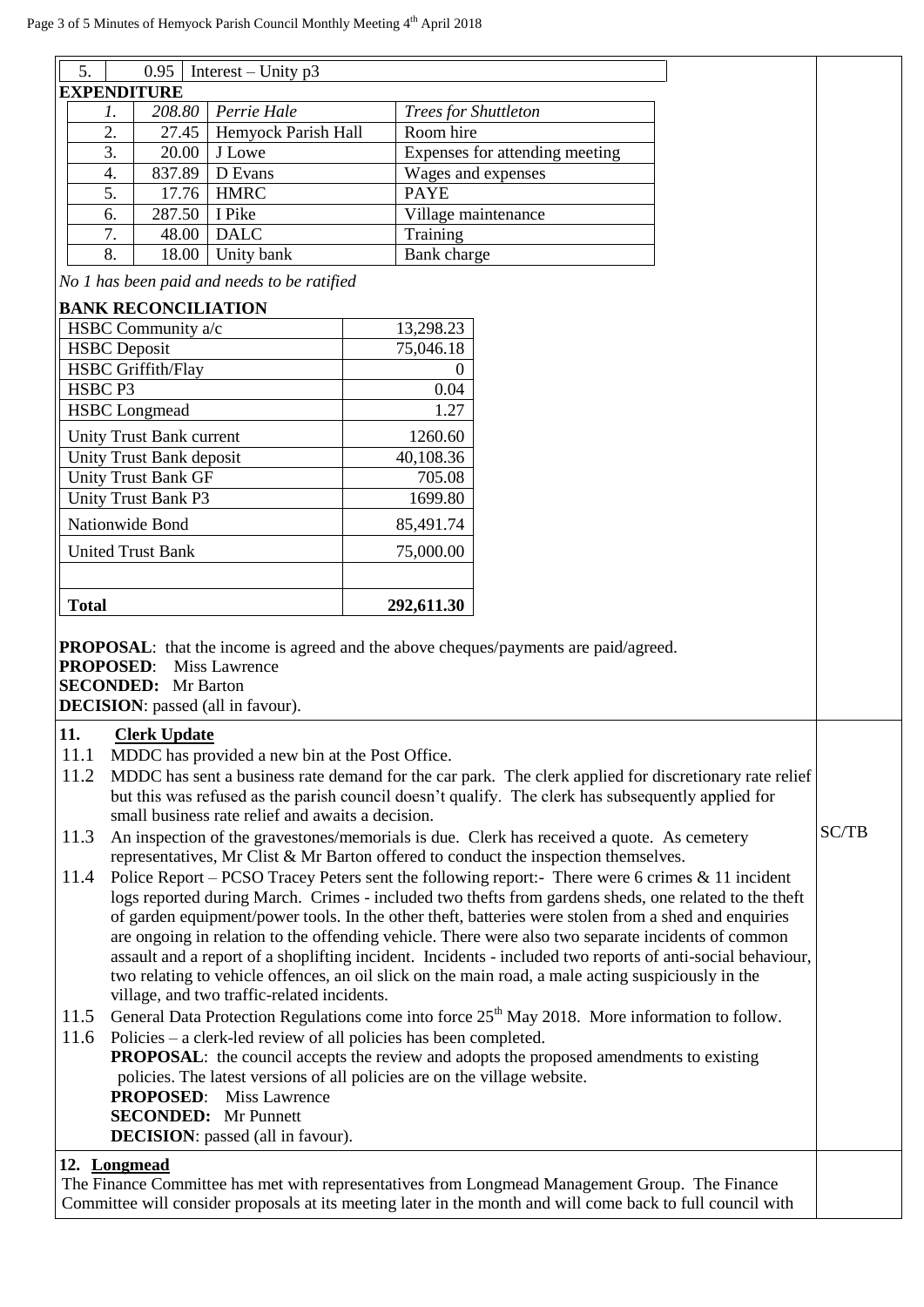| its own proposals reference future finance of and responsibilities for Longmead.<br>An open event is planned for later in the year. Date to follow. The bridge at the north side of the football<br>pitches has been temporarily mended but is in need of further repair. Mr McCulloch (chair of Longmead)<br>has asked that Mr Povah contacts him as a matter of urgency to arrange a meeting to discuss and decide the<br>necessary works. Mrs Stallard commented that the scrub areas are looking better.                                                                                                                                                                                                                                                                                                                                                               |           |  |  |  |
|----------------------------------------------------------------------------------------------------------------------------------------------------------------------------------------------------------------------------------------------------------------------------------------------------------------------------------------------------------------------------------------------------------------------------------------------------------------------------------------------------------------------------------------------------------------------------------------------------------------------------------------------------------------------------------------------------------------------------------------------------------------------------------------------------------------------------------------------------------------------------|-----------|--|--|--|
| 13.<br><b>Highways</b><br>13.1<br>Pencross Hill - Mr & Mrs Robey of 1 Ellises Farm have offered to have their boundary wall moved<br>back by approximately 6ft thus effectively widening the road by the same amount. Following a recent<br>meeting on site with Highways, it was agreed that the Neighbourhood Officer would clarify whether<br>Highways would adopt any alterations to the road and also send a more detailed map. Clerk will<br>chase. Following a full discussion of objectives and possible actions, Mr Doble suggested that the<br>parish council should move the wall back without involving Highways and assess what impact this<br>has on visibility.<br><b>PROPOSAL:</b> the council accepts the offer from Mr & Mrs Robey and moves the wall back 6ft.<br><b>PROPOSED:</b> Mr Doble<br><b>SECONDED:</b> not seconded<br><b>DECISION:</b> failed | Clerk     |  |  |  |
| The council will take no further action until Highways confirms whether or not it will adopt any<br>alterations to the road.<br>13.2<br>Vehicle-activated sign – since its installation over 110,000 vehicles have been logged travelling at<br>more than 20mph. The need to recharge the battery is becoming a nuisance. Clerk to investigate a<br>solar-powered version. The sign is portable and can be moved to face the opposite way.                                                                                                                                                                                                                                                                                                                                                                                                                                 | Clerk     |  |  |  |
| 14.<br><b>Cemetery</b><br>Clerk has a meeting booked to trial cemetery management software. She will report back.                                                                                                                                                                                                                                                                                                                                                                                                                                                                                                                                                                                                                                                                                                                                                          | Clerk     |  |  |  |
| 15.<br>Footpaths<br>Due to a recent change in legislation, DCC and MDDC are unclear who should be responsible for the<br>footpath diversion at Pithayne Farm. Councillor Rosamond was asked to investigate. HPC believe it should<br>be dealt with by DCC in the normal way, with full consultation.                                                                                                                                                                                                                                                                                                                                                                                                                                                                                                                                                                       | <b>FR</b> |  |  |  |
| 16.<br><b>Commons Management Group (CMG)</b><br>Thanks to all who helped plant trees at Shuttleton Common, especially Mr Moon who sourced the trees and<br>had them ready for planting. Mr Moon would like to donate a rare Plymouth Pear tree to the council to be                                                                                                                                                                                                                                                                                                                                                                                                                                                                                                                                                                                                        |           |  |  |  |
| planted in the proposed development adjacent to the cemetery. The small whips from the Woodland Trust<br>have been planted in pots and will be brought on for the next 1-2 years until they are big enough to be<br>planted on the common.                                                                                                                                                                                                                                                                                                                                                                                                                                                                                                                                                                                                                                 |           |  |  |  |
| 17.<br><b>Village Maintenance</b><br>Mr Povah & Mr I Pike inspected the bridge over the river by the flood bridge and reported that it has limited<br>rot, but no further action is needed at this time.                                                                                                                                                                                                                                                                                                                                                                                                                                                                                                                                                                                                                                                                   |           |  |  |  |
| 18.<br><b>Public Conveniences</b><br>The ladies' toilet has a water leak and the water has been switched off. The external doors are swollen and<br>cannot be closed. Clerk to report to MDDC.                                                                                                                                                                                                                                                                                                                                                                                                                                                                                                                                                                                                                                                                             | Clerk     |  |  |  |
| 19.<br><b>Car Park</b><br>Nothing to report.                                                                                                                                                                                                                                                                                                                                                                                                                                                                                                                                                                                                                                                                                                                                                                                                                               |           |  |  |  |
| 20.<br><b>Parish Plan/Hemyock Tomorrow</b><br><b>PROPOSAL:</b> the council to print 120 copies at a cost of £251.<br><b>PROPOSED:</b> Miss Lawrence<br><b>SECONDED:</b> Mrs Stallard<br><b>DECISION</b> : passed (all in favour).                                                                                                                                                                                                                                                                                                                                                                                                                                                                                                                                                                                                                                          |           |  |  |  |
| 21.<br><b>Garages Youth Project</b><br>The external oak doors should be fitted shortly. Mr Calcraft will establish what oil might be required to help<br>maintain the doors.                                                                                                                                                                                                                                                                                                                                                                                                                                                                                                                                                                                                                                                                                               | RC        |  |  |  |
| 22.<br><b>Blackdown Hills Parish Network</b><br>AGM will be held in June.                                                                                                                                                                                                                                                                                                                                                                                                                                                                                                                                                                                                                                                                                                                                                                                                  |           |  |  |  |